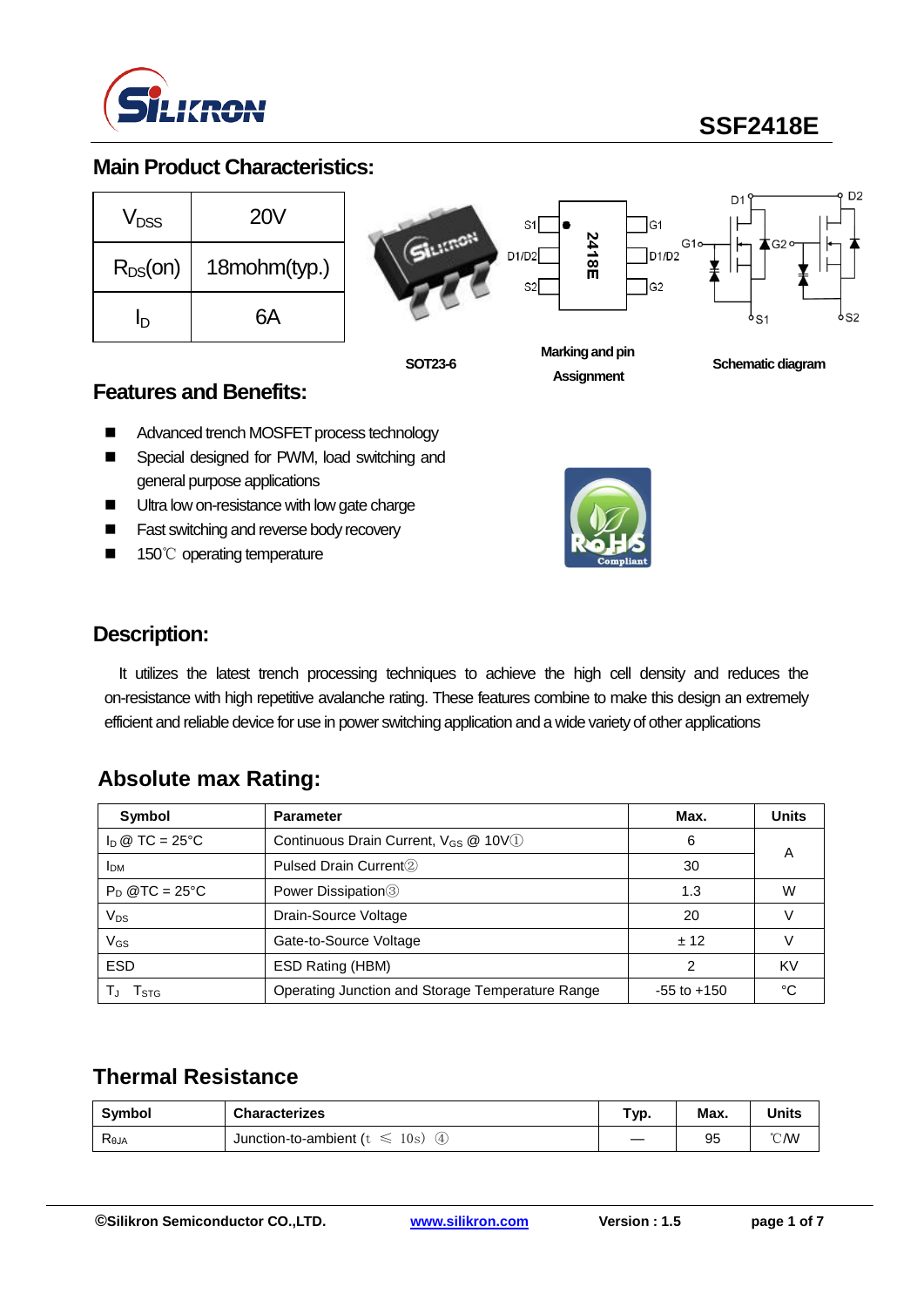

| <b>Symbol</b>           | Min.<br><b>Parameter</b><br>Typ.<br>Max. |                          | <b>Units</b>   | <b>Conditions</b> |           |                                                 |
|-------------------------|------------------------------------------|--------------------------|----------------|-------------------|-----------|-------------------------------------------------|
| $V_{(BR)DSS}$           | Drain-to-Source breakdown voltage        | 20                       |                |                   | V         | $V_{GS} = 0V$ , ID = 250µA                      |
|                         |                                          |                          | 18             | 24                |           | $V_{GS} = 4.5V, I_D = 6A$                       |
|                         | Static Drain-to-Source on-resistance     | —                        | 19             | 25                | $m\Omega$ | $V_{GS} = 4V I_D = 5.5A$                        |
| $R_{DS(on)}$            |                                          |                          | 21             | 29                |           | $V_{GS} = 3.1 V I_D = 5A$                       |
|                         |                                          |                          | 25             | 33                |           | $V_{GS} = 2.5 V, I_D = 4A$                      |
| $V_{GS(th)}$            | Gate threshold voltage                   | 0.5                      |                | 1                 | V         | $V_{DS} = V_{GS}$ , $I_D = 250 \mu A$           |
| <b>l</b> <sub>pss</sub> | Drain-to-Source leakage current          | —                        |                | $\mathbf{1}$      | μA        | $V_{DS} = 20V, V_{GS} = 0V$                     |
|                         |                                          | $\overline{\phantom{0}}$ |                | 10                |           | $V_{GS} = 10V$                                  |
| <b>I</b> GSS            | Gate-to-Source forward leakage           | $-10$                    |                |                   | μA        | $V_{GS} = -10V$                                 |
| <b>g</b> <sub>FS</sub>  | Forward Transconductance                 |                          | $\overline{7}$ |                   | S         | $V_{DS}=5V, I_D=6A$                             |
| $Q_{q}$                 | Total gate charge                        |                          | 8              |                   |           | $V_{DS}=10V$ ,                                  |
| $Q_{gs}$                | Gate-to-Source charge                    | $\overline{\phantom{0}}$ | 1.5            |                   | nC        | $ID=6A$                                         |
| $Q_{gd}$                | Gate-to-Drain("Miller") charge           |                          | $\overline{2}$ |                   |           | $V_{GS} = 4.5V$                                 |
| $t_{d(on)}$             | Turn-on delay time                       |                          | 20             |                   |           |                                                 |
| $t_{r}$                 | Rise time                                |                          | 50             |                   |           | $V_{DD} = 10V, I_D = 1A$                        |
| $t_{d(\text{off})}$     | Turn-Off delay time                      |                          | 64             |                   | ns        | $V_{GS} = 4.5V$ , R <sub>GEN</sub> =10 $\Omega$ |
| $t_{\rm f}$             | Fall time                                |                          | 40             |                   |           |                                                 |
| $C_{iss}$               | Input capacitance                        |                          | 650            |                   |           | $V_{GS} = 0V$                                   |
| $C_{\rm oss}$           | Output capacitance                       |                          | 170            |                   | pF        | $V_{DS} = 10V$                                  |
| $C_{\text{rss}}$        | Reverse transfer capacitance             |                          | 150            |                   |           | $f = 1.0$ MHz                                   |

# **Electrical Characterizes** @T<sub>A</sub>=25℃ unless otherwise specified

# **Source-Drain Ratings and Characteristics**

| Symbol                     | <b>Parameter</b>                 | Min. | Tур. | Max. | <b>Units</b> | <b>Conditions</b>   |
|----------------------------|----------------------------------|------|------|------|--------------|---------------------|
| Is                         | <b>Continuous Source Current</b> |      |      | 6    | Α            | MOSFET symb         |
|                            | (Body Diode)                     |      |      |      |              | showing<br>the      |
| <b>I</b> <sub>SM</sub>     | <b>Pulsed Source Current</b>     |      |      |      |              | integral reverse    |
|                            | (Body Diode)                     |      |      | 30   | Α            | p-n junction diode. |
| $\mathsf{V}_{\mathsf{sp}}$ | Diode Forward Voltage            |      | 0.76 | 1.1  |              | $IS=1A, VGS=0V$     |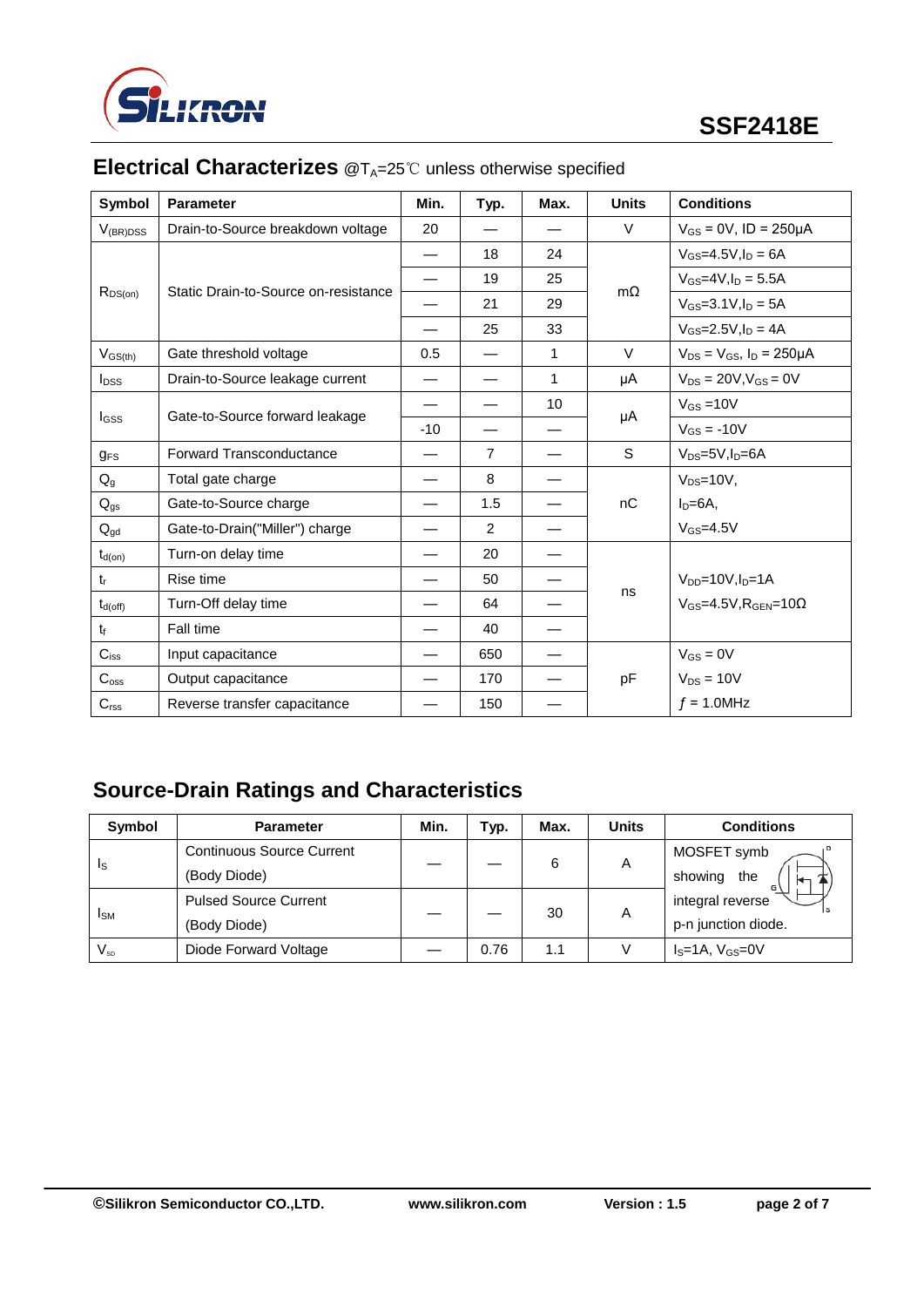

# **Test circuits and Waveforms**

**EAS test circuits:** 



**Gate charge test circuit:** 





**Switch Waveforms:**

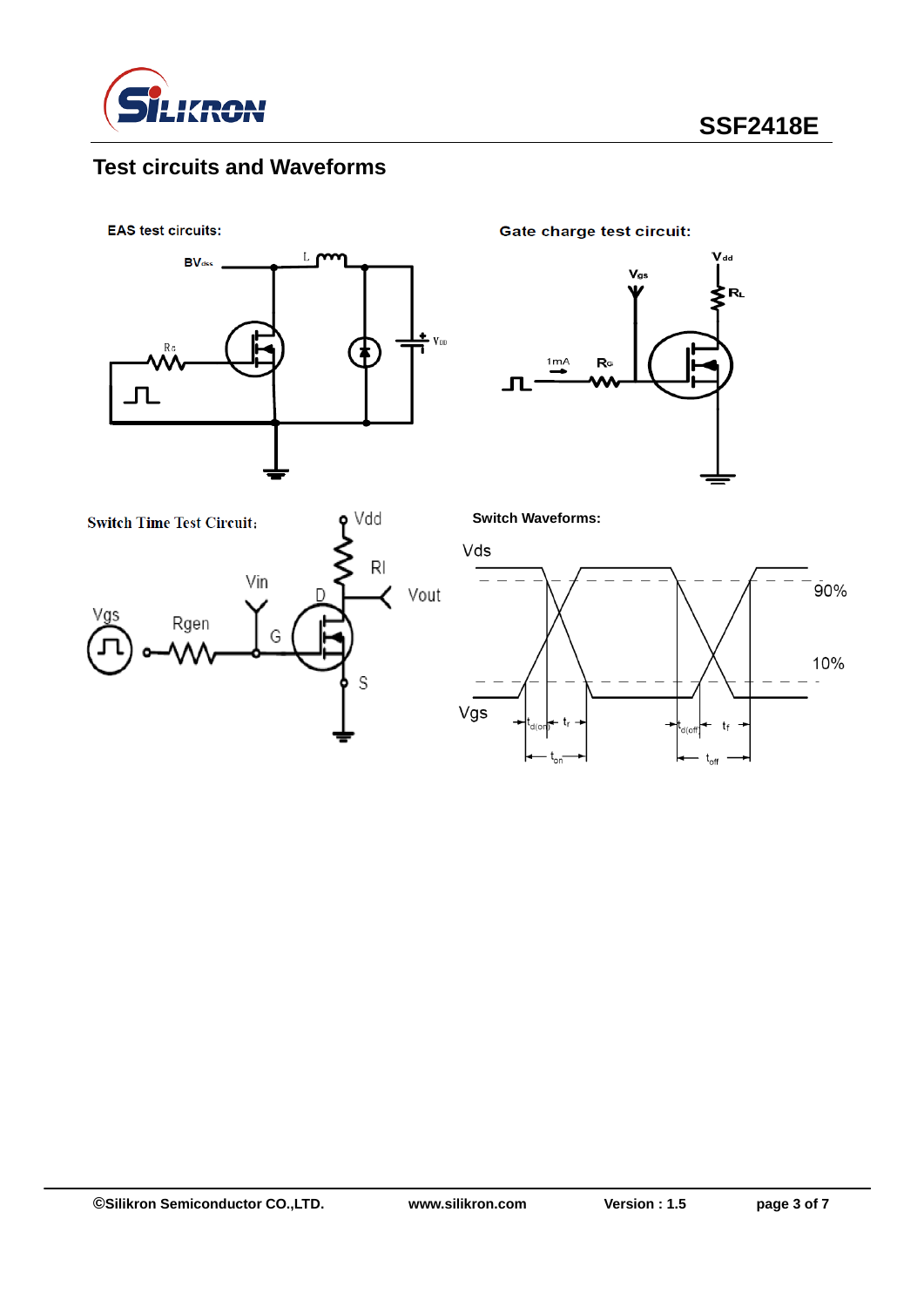

# **SSF2418E**

## **Typical electrical and thermal characteristics**



Square Wave Pluse Duration(sec)

#### **Figure 1 Normalized Maximum Transient Thermal Impedance**

#### **Notes:**

- ①The maximum current rating is limited by bond-wires.
- ②Repetitive rating; pulse width limited by max. junction temperature.
- ③The power dissipation PD is based on max. junction temperature, using junction-to-case thermal resistance.
- $\circledA$ The value of R<sub>θJA</sub> is measured with the device mounted on 1in 2 FR-4 board with 2oz. Copper, in a still air environment with TA =25°C
- ⑤These curves are based on the junction-to-case thermal impedence which is measured with the device mounted to a large heatsink, assuming a maximum junction temperature of  $T_{J(MAX)}=150^{\circ}$ C.
- ⑥ The maximum current rating is limited by bond-wires.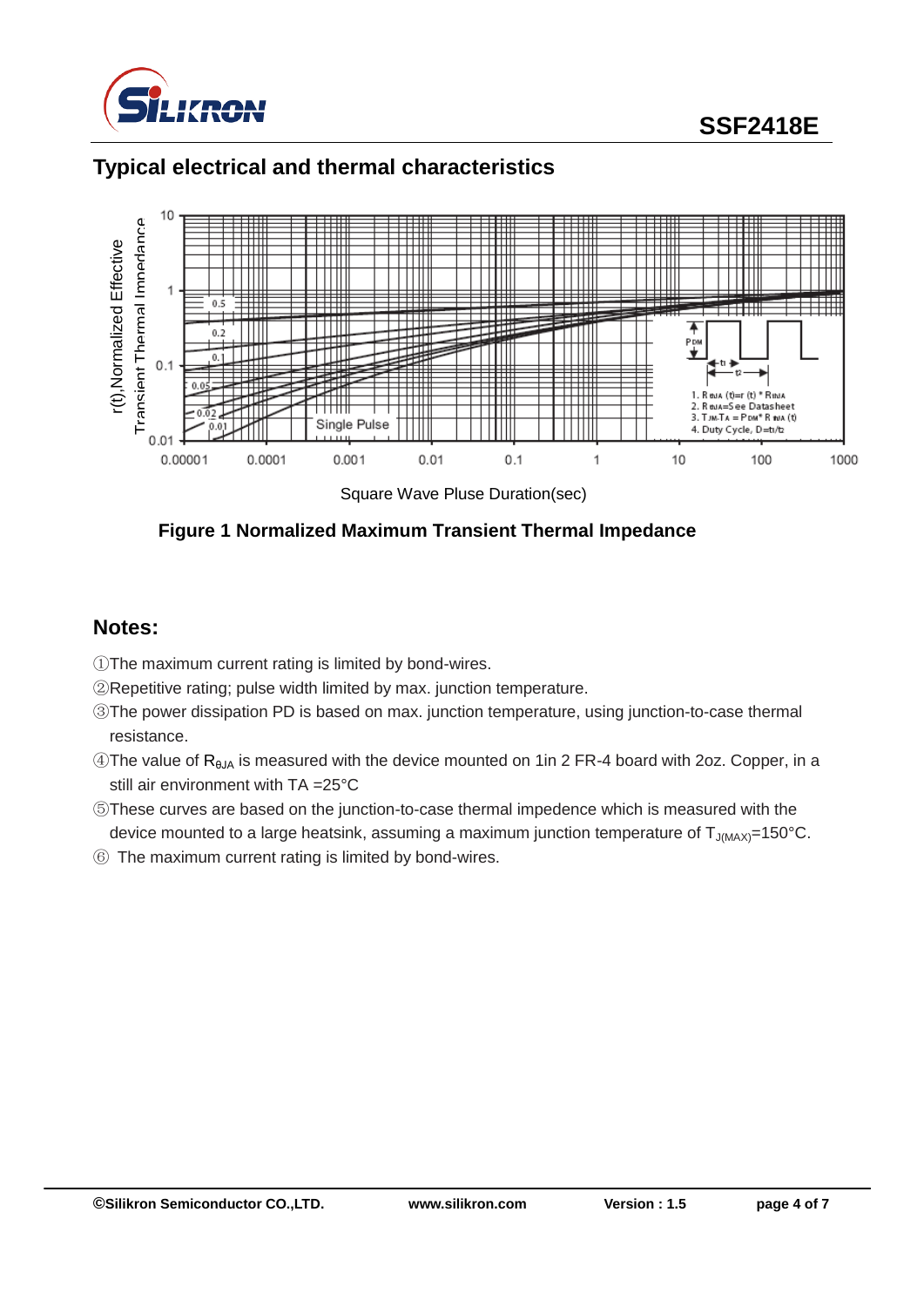

## **Mechanical Data**:

#### SOT-23-6L PACKAGE OUTLINE DIMENSION







| Symbol         |       | <b>Dimension In Millimeters</b> | <b>Dimension In Inches</b> |                |  |
|----------------|-------|---------------------------------|----------------------------|----------------|--|
|                | Min   | <b>Max</b>                      | Min                        | <b>Max</b>     |  |
| A              | 1.050 | 1.250                           | 0.041                      | 0.049          |  |
| A <sub>1</sub> | 0.000 | 0.100                           | 0.000                      | 0.004          |  |
| A2             | 1.050 | 1.150                           | 0.041                      | 0.045          |  |
| b              | 0.300 | 0.500                           | 0.012                      | 0.020          |  |
| C              | 0.100 | 0.200                           | 0.004                      | 0.008          |  |
| D              | 2.820 | 3.020                           | 0.111                      | 0.119          |  |
| Е              | 1.500 | 1.700                           | 0.059                      | 0.067          |  |
| E <sub>1</sub> | 2.650 | 2.950                           | 0.104                      | 0.116          |  |
| e              |       | 0.95(BSC)                       |                            | 0.037(BSC)     |  |
| e <sub>1</sub> | 1.800 | 2.000                           | 0.071                      | 0.079          |  |
|                | 0.300 | 0.600                           | 0.012                      | 0.024          |  |
| $\pmb{\theta}$ | $0^0$ | 8 <sup>0</sup>                  | $0^0$                      | 8 <sup>0</sup> |  |

**©Silikron Semiconductor CO.,LTD. www.silikron.com Version : 1.5 page 5 of 7**

 $\mathsf{r}$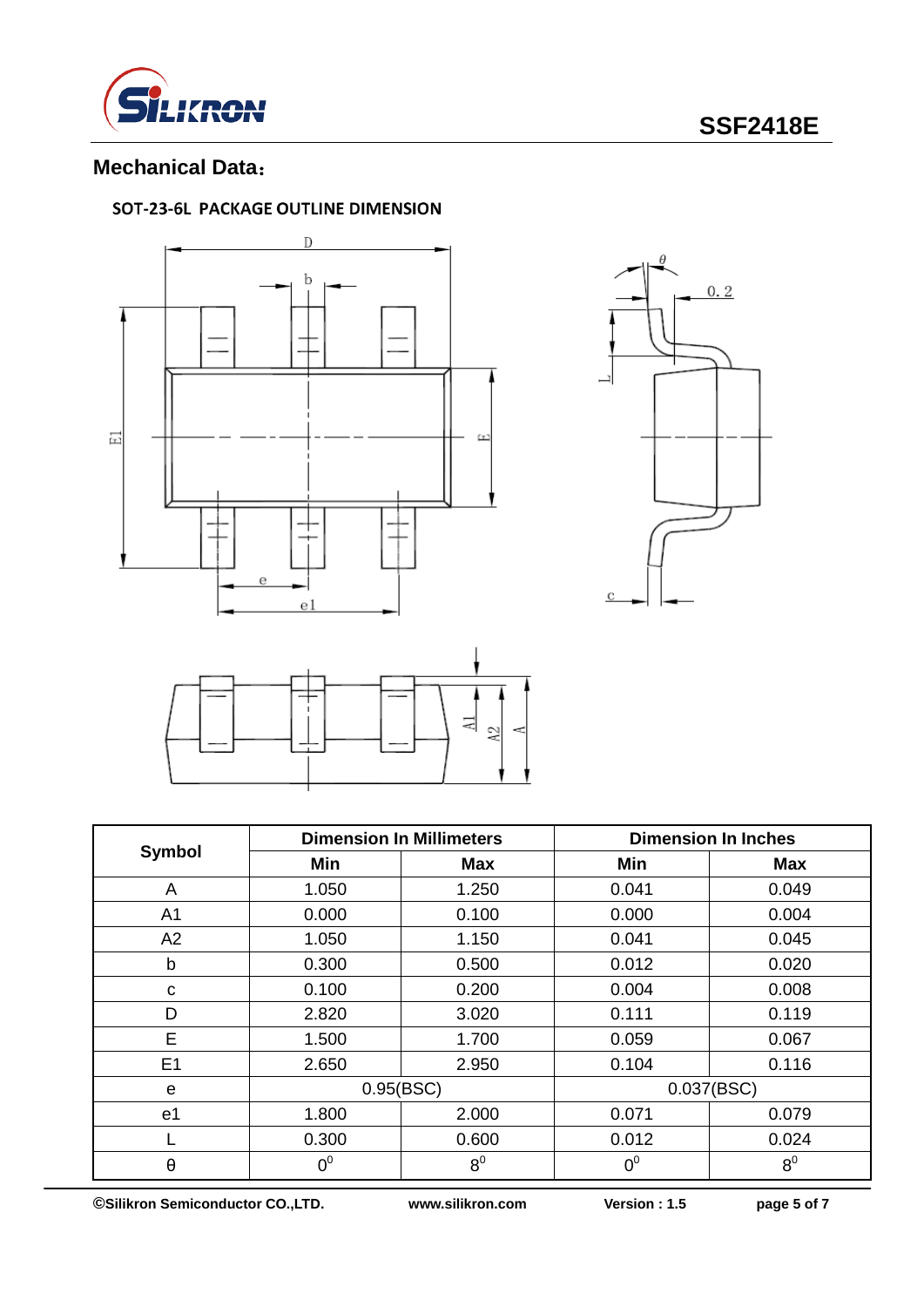

## **Ordering and Marking Information**

| <b>Device Marking: 2418E</b> |                                    |  |
|------------------------------|------------------------------------|--|
|                              | Package (Available)                |  |
|                              | <b>SOT23-6</b>                     |  |
|                              | <b>Operating Temperature Range</b> |  |
|                              | $C: -55$ to 150 °C                 |  |
|                              |                                    |  |
|                              |                                    |  |

# **Devices per Unit**

| Package        | Units/      | Tapes/           | Units/           | <b>Inner Boxes/</b> | Units/            |
|----------------|-------------|------------------|------------------|---------------------|-------------------|
| <b>Type</b>    | <b>Tape</b> | <b>Inner Box</b> | <b>Inner Box</b> | <b>Carton Box</b>   | <b>Carton Box</b> |
| <b>SOT23-6</b> | 3000        | 10               | 30000            | Δ                   | 120000            |

## **Reliability Test Program**

| <b>Test Item</b>   | <b>Conditions</b>              | <b>Duration</b> | <b>Sample Size</b>  |
|--------------------|--------------------------------|-----------------|---------------------|
| <b>High</b>        | T <sub>i</sub> =125℃ to 150℃ @ | 168 hours       | 3 lots x 77 devices |
| <b>Temperature</b> | 80% of Max                     | 500 hours       |                     |
| <b>Reverse</b>     | $V_{DS}$ / $V_{CES}$ /VR       | 1000 hours      |                     |
| Bias(HTRB)         |                                |                 |                     |
| High               | T <sub>i</sub> =150℃ @ 100% of | 168 hours       | 3 lots x 77 devices |
| <b>Temperature</b> | Max $V_{\text{GSS}}$           | 500 hours       |                     |
| Gate               |                                | 1000 hours      |                     |
| Bias(HTGB)         |                                |                 |                     |